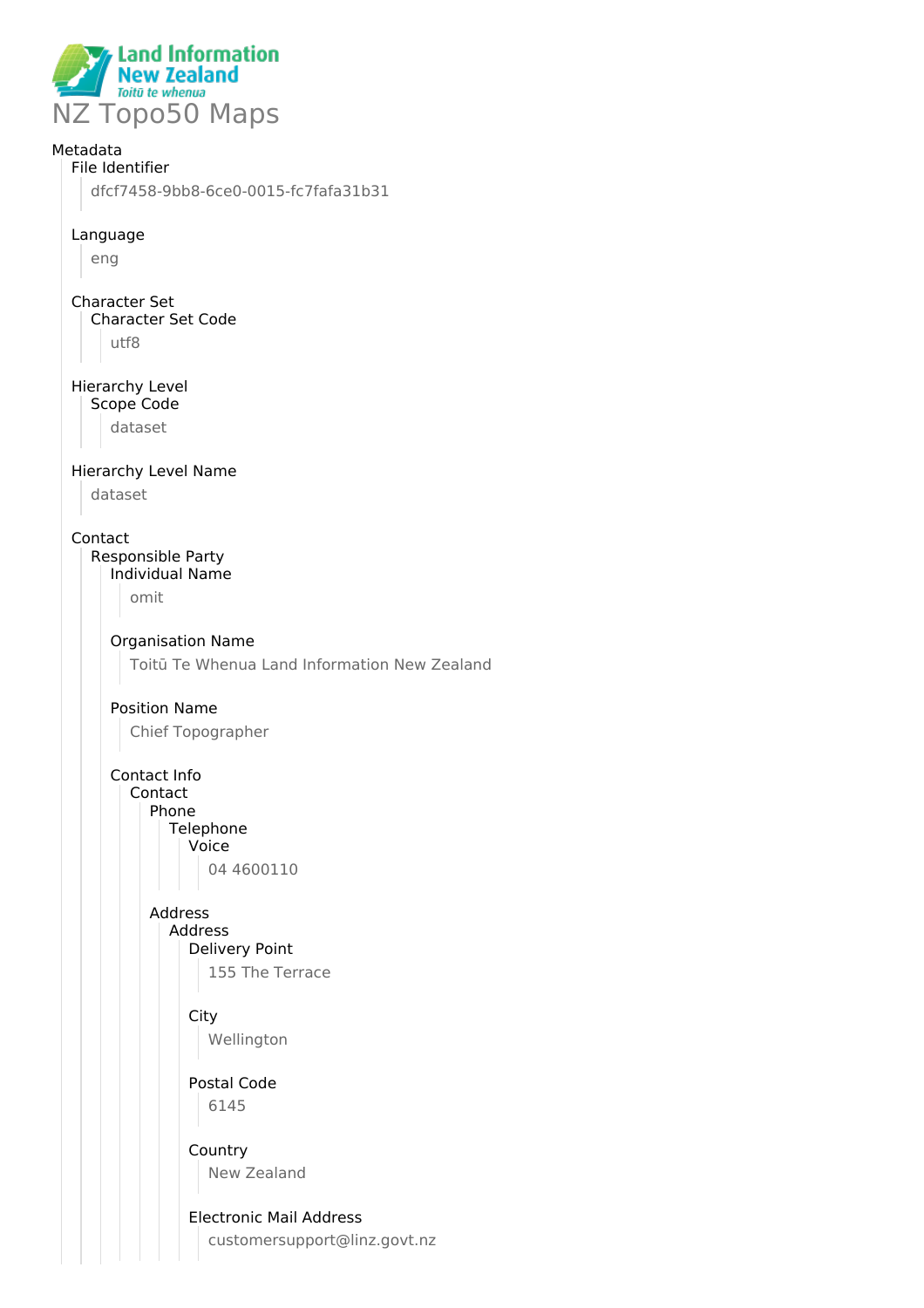Role Role Code resourceProvider

#### Date Stamp

Date

2012-09-24

#### Metadata Standard Name

ANZLIC Metadata Profile: An Australian/New Zealand Profile of AS/NZS ISO 19115:2005, Geographic information - Metadata

#### Metadata Standard Version

1.1

## Identification Info

Data Identification Citation Citation Title

NZ Topo50 Maps

Date

### Abstract

The Topo50 map series provides topographic mapping for the New Zealand mainland, the Chatham Islands, and offshore islands at 1:50,000 scale. Along with the paper-based Topo50 map series, digital images of the maps are also publicly available. Georeferenced raster digital images are provided at a resolution of 300 DPI. Georeferencing allows adjacent maps to be accurately and automatically aligned within GIS systems. For more information, and a description of the georeferencing keys: http://www.linz.govt.nz/topography/topo-maps/topo50/digital-images Please be aware of the following: - Representation of a road or track does not necessarily indicate public right of access. For access rights, maps and other information, contact the New Zealand Walking Access Commission - www.walkingaccess.govt.nz - The Department of Conservation and other agencies should be contacted for the latest information on tracks and back country huts. Closed tracks are defined as being no longer maintained or passable and should not be used. - Not all aerial wires, cableways and obstructions that could be hazardous to aircraft are held in the data. - Contours and spot elevations in forest and snow areas may be less accurate. - Not all pipelines including both underground and above ground are held in the data or shown on the printed maps. For the latest information please contact the utility and infrastructure agencies - Permits may be required to visit some sensitive and special islands and areas. Contact the Department of Conservation to see if you need to apply for a permit.

### Purpose

Topo50 is the official topographic map series used by New Zealand emergency services. Please be aware of the following: - Representation of a road or track does not necessarily indicate public right of access. For access rights, maps and other information, contact the New Zealand Walking Access Commission - www.walkingaccess.govt.nz - The Department of Conservation and other agencies should be contacted for the latest information on tracks and back country huts. Closed tracks are defined as being no longer maintained or passable and should not be used. - Not all aerial wires, cableways and obstructions that could be hazardous to aircraft are held in the data. - Contours and spot elevations in forest and snow areas may be less accurate. - Not all pipelines including both underground and above ground are held in the data or shown on the printed maps. For the latest information please contact the utility and infrastructure agencies - Permits may be required to visit some sensitive and special islands and areas. Contact the Department of Conservation to see if you need to apply for a permit.

#### **Status**

Progress Code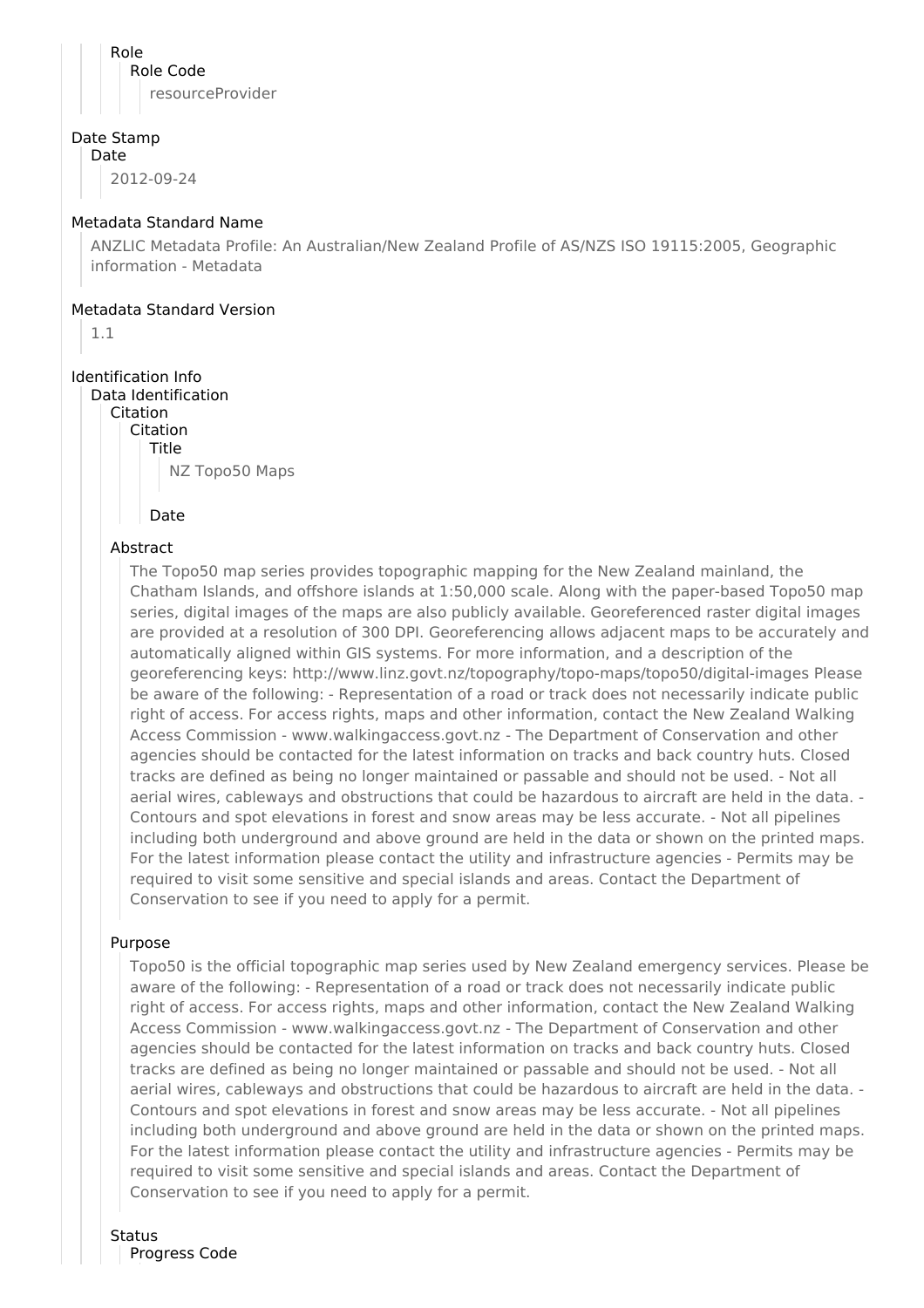onGoing

Point Of Contact Responsible Party Individual Name

Omit

### Organisation Name

Toitū Te Whenua Land Information New Zealand

### Position Name

Technical Leader, National Topographic Office

Contact Info Contact Phone Telephone

Voice 0800 665 463 or +64 4 460 0110

Facsimile +64 4 472 2244

## Address

Address Delivery Point 155 The Terrace

**City** 

Wellington

Postal Code 6145

### Country

New Zealand

## Electronic Mail Address

customersupport@linz.govt.nz

### Role

Role Code pointOfContact

Resource Maintenance Maintenance Information Maintenance And Update Frequency Maintenance Frequency Code quarterly

Resource Format Format Name \*.xml

> Version Unknown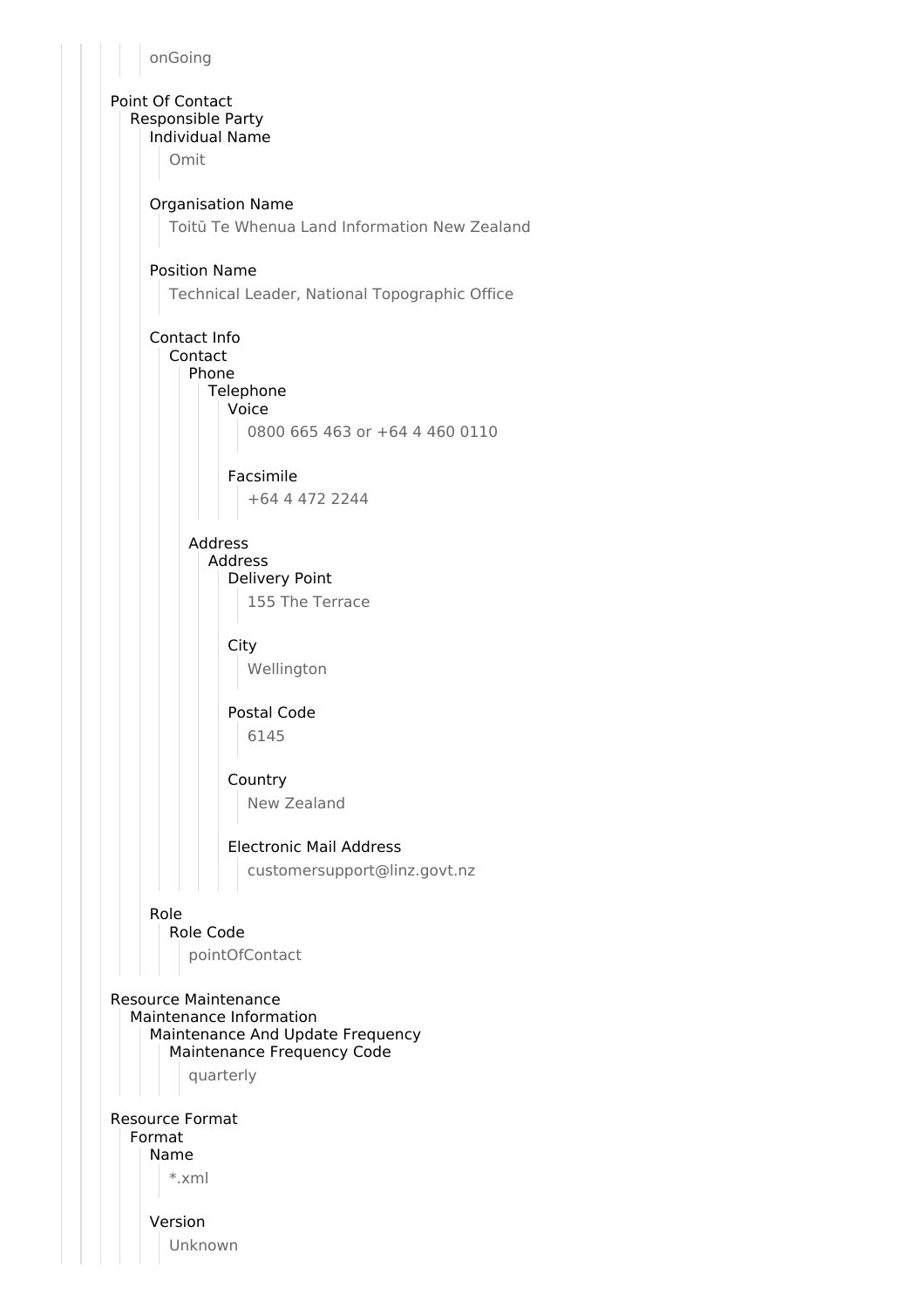

Use Limitation

Released under Creative Commons Attribution 4.0 International with: Following Disclaimers:

1. Representation of a road or track does not necessarily indicate public right of access. For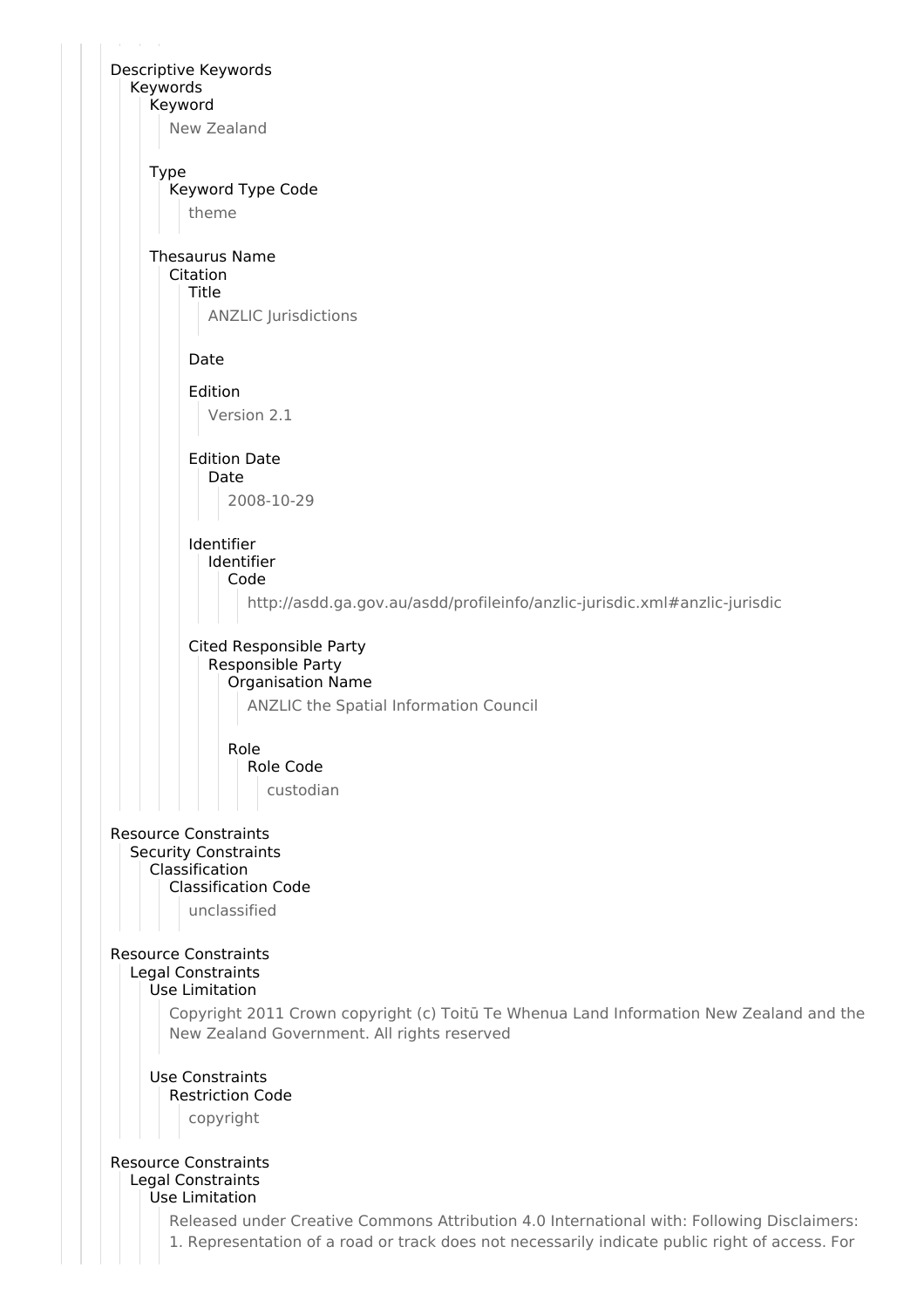

DQ Data Quality